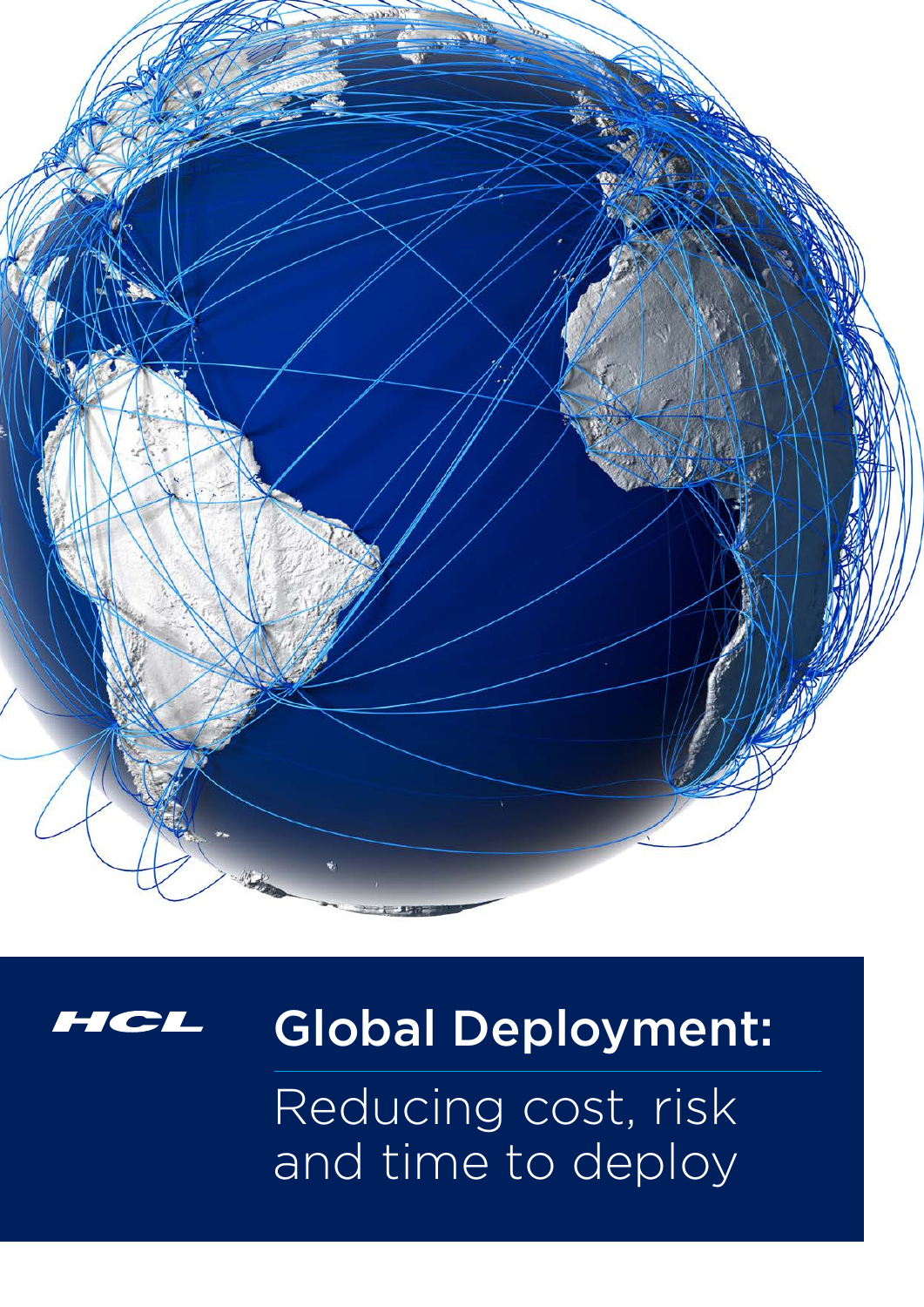## **The Problem**

SAP has an almost unique ability to provide support for large, complex, multinational organizations. Recent improvements in the scalability of applications and their underlying infrastructure means it is now perfectly possible to run all your global processes on a single SAP application instance. However, although the benefits of this are obvious, the potential deployment challenges are very significant. We see many organizations adopting traditional delivery methodologies and approaches, which results in the following issues:



**High cost and budgetary over-runs.**  6 out of 10 global delivery projects exceed their budgeted costs even from the very earliest stages of the project. A typical project of this type experiences an average over run of 18%.



**Major delays:** Our experience also shows that projects of this type can expect average delays of between 20% and 50% against the original plan. This is usually due to unexpected local country requirements, poor governance and weak design.



**Loss of control:**  Global template dilution which results from each region or country dogmatically sticking to localized processes and ways of working. The net result of this fundamentally undermines the original objectives and benefits case.



**Issues with business buy-in and acceptance.**  In many instances these programs experience significant issues due to local businesses rejecting what is seen as a corporate template.

## **Our Proposition**

HCL's approach and global delivery model reduces the risks, costs and need for large scale local deployment teams, and maximizes the use of cost effective offshore centers of excellence (CoEs) for repeatable technical activities. We have proven our approach can reduce the costs of deployment by 25% compared to most traditional models. We do this by:

#### **1. Bringing the business with**

**you.** We go to great lengths to involve key stakeholders in the program but just as importantly, we develop a detailed business benefits case which we use to influence and guide the design of the project and measure its success post deployment.

**2. Agreeing the global design up-front.** We invest heavily in the global design phase of the program engaging corporate and in-country users through an effective business governance model. This has the advantage of avoiding local deployment conflicts during the subsequent rollout.

#### **3. An industrialized approach**

**to delivery.** Our approach incorporates specialization and a repeatable deployment cookbook supported by a comprehensive tool kit. This accelerates, automates and de-risks the repeatable deployment tasks and allows the team to focus on higher value business readiness activities.

**4. We deliver at pace.** Adopting our approach allows rollout to progress at speed with managed risk. This has the significant benefit of generating project momentum and maximizing the return on your business case.

**5. Tools and accelerators:** Over many global engagements we have developed tools to help in planning multi-country deployments, identifying localization requirements, managing delivery and governing global templates.

**6. An alternative approach for smaller countries:** We recognize that one solution may not fit all of your sites. As such, we develop different templates for different country types, potentially utiltizing different applications and technologies.

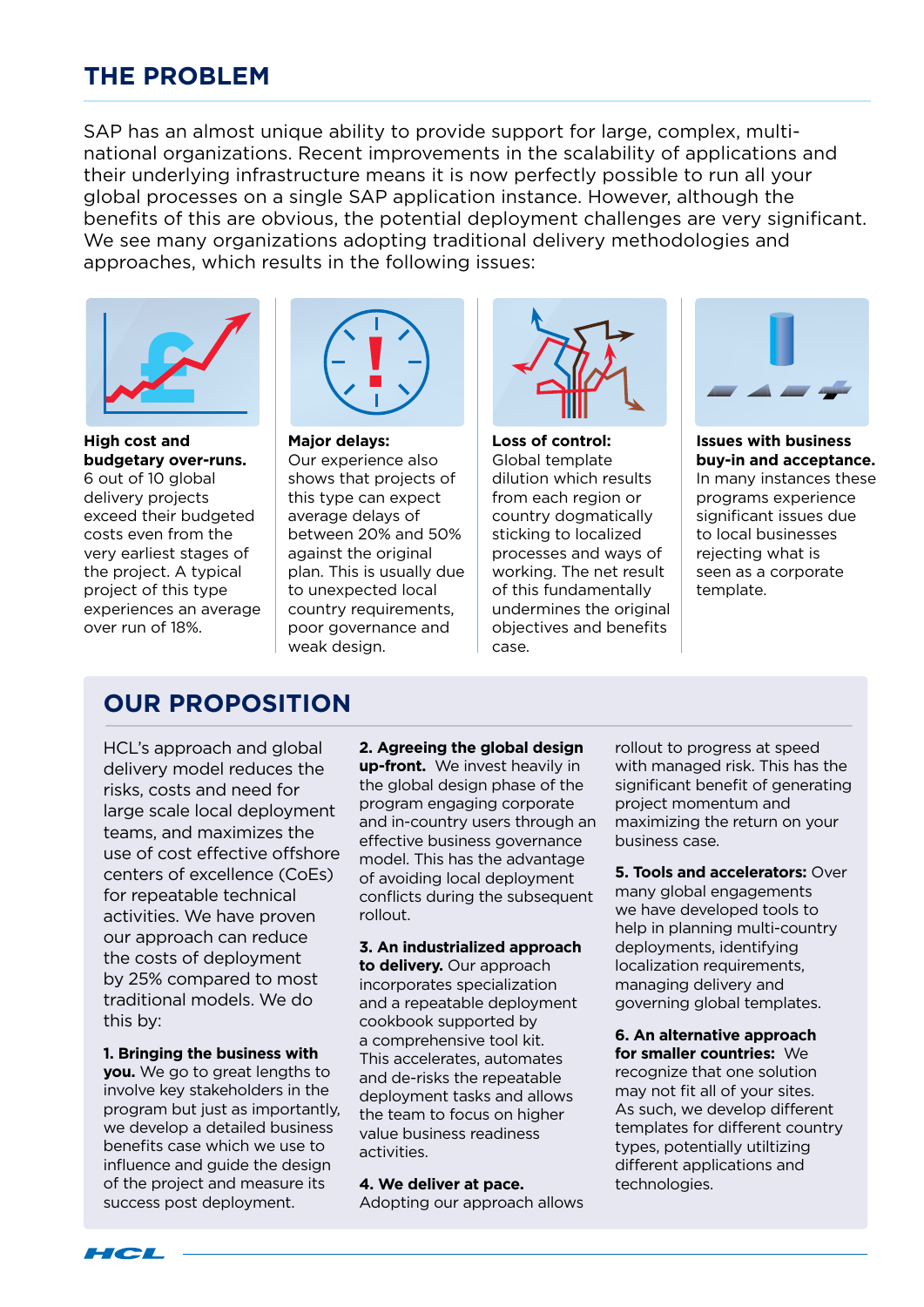## **How CAN HCL help?**

As a world leader in multi-county SAP deployments, we have already helped hundreds of clients realize their objectives by utilizing our alternative approach. We invite you to discover the difference we could make to your business:

#### Business case validation

Our team will review the scope of your business case and validate the cost and leveraged business benefits that you expect to be achieved. We can expand on this with ideas about additional areas where we have typically seen value delivered in similar programs. HCL can also take an active role in ensuring these benefits are then realized as part of the overall program.

#### Global deployment audit

We can execute a deep dive assessment of the approach and plans for your deployment with a focus on understanding the viability of alternate strategies, including the risks and benefits of using our approach. We will review the proposed release strategy and compare this with our views on the SAP global architectures required to accelerate the program and reduce risk. Finally, we will set out what further time and potential cost savings can be identified by benchmarking the program against our standard approaches.

## **The next step**

**To help you discover the precise value for your organization, HCL are offering to conduct a no cost\* program assessment.**

The outcome will be a concise presentation, in clear and no-nonsense language that provides an overview of the next steps for further developing a credible alternative approach.

## **CASE STUDY**

#### THE CLIENT

One of the world's leading producers of prescription medicines, vaccines and consumer healthcare products, with sales of \$35bn+ and 100,000 staff over 114 countries.

#### The Problem

In order to continue to grow a diversified global business, the client urgently needed to address:

- Business processes, operating models and data not standardised across the business
- Manufacturing and supply chain models are not integrated, leading to an excess of unnecessary cost.
- The current platform could not allow rapid integration or divestment of companies.

#### How HCL Helped

HCL was the prime contractor for delivering a lean, agile and cost effective common core set of processes and systems. This included:

- Programme management, common design and implementation build, development factory, testing factory, infrastructure build, change management and training
- Implementing the global rollout covering 20 countries across Europe, Asia Pacific and Americas and with knowledge transfer a part of the project aims'

#### The Benefits

- The most successful SAP program in the client's history in terms of outcomes, delivery and quality.
- Consolidation of several existing ERP systems into a single new SAP system that allows rapid integration or divestment of companies.
- Standard global business processes and operating models across pharmaceutical and consumer health business units around the world.
- Program schedule reduced by 9 months and budgets reduced by 15%.
- 68% reduction in cost per country from wave 2 to wave 3.

*\*Offer is limited to 15 organizations who will be selected purely at HCL's discretion.*